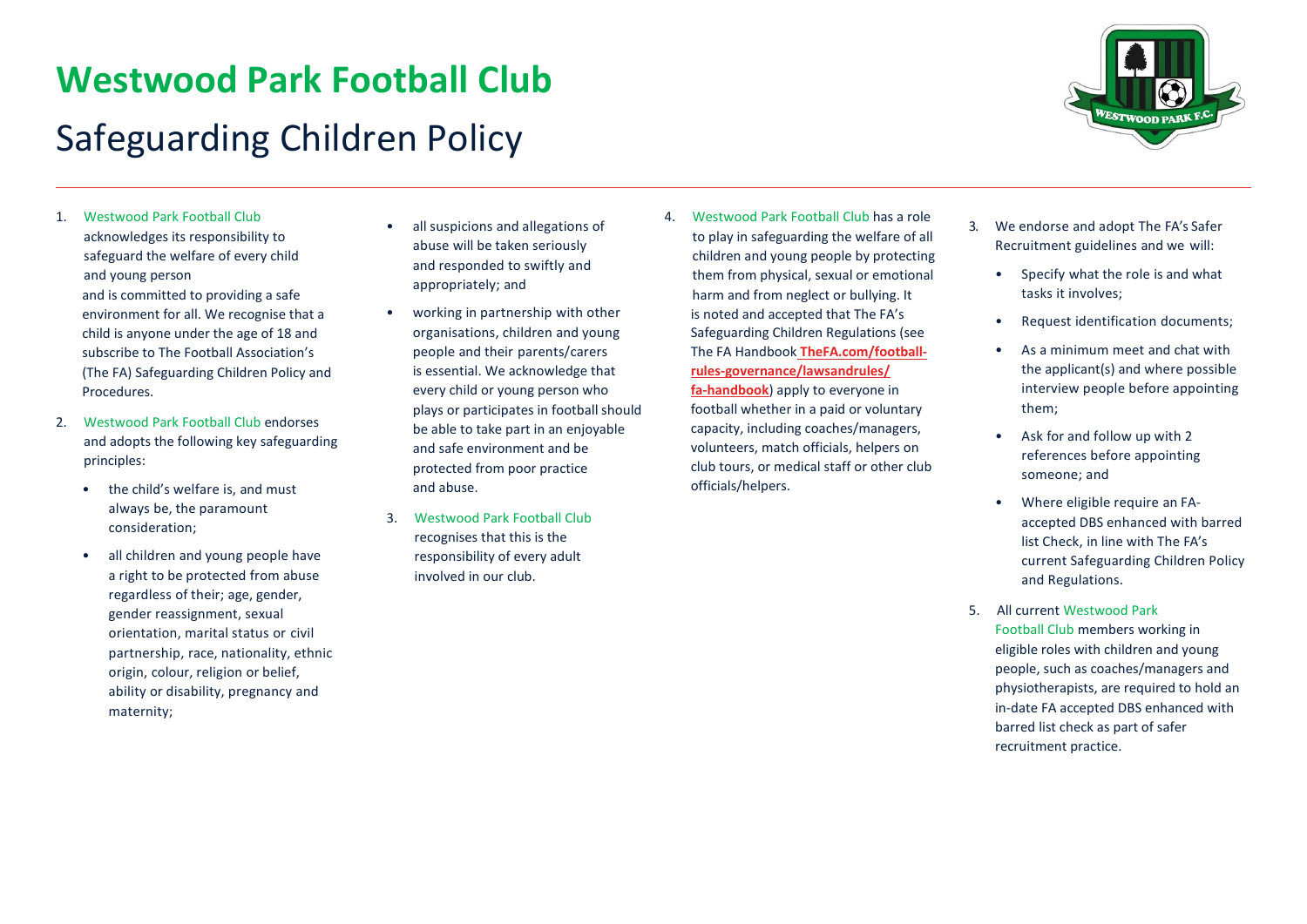

If there are concerns regarding the appropriateness of an individual who is already involved or who has approached us to become part of

- 6. Westwood Park Football Club, guidance will be sought from the County Football Association (CFA). It is noted and accepted that The FA will consider the relevance and significance of the information obtained via the DBS process and that all suitability decisions will be made in accordance with legislation and in the best interests of children and young people.
	- It is accepted that The FA aims to prevent people with a history of relevant and significant offending from having contact with children or young people and the opportunity to influence policies or practice with children or young people. This is to prevent direct sexual or physical harm to children and to minimise the risk of 'grooming' within football.
- **7.** Westwood Park Football Club supports The 8. FA's Whistle Blowing policy (as described in this paragraph) which requires any adult or young person with concerns about an adult in a position of trust within football can 'whistle blow' by contacting The FA Safeguarding Team on **0800 169 1863**, by writing to The FA Case Manager at The Football Association, Wembley Stadium, PO Box 1966, London SW1P 9EQ, by emailing **[Safeguarding@TheFA.com](mailto:Safeguarding@TheFA.com)** or alternatively by going direct to the Police, Children's Social Care or the NSPCC.

Westwood Park Football Club encourages everyone to know about The FA's Whistle Blowing Policy and to utilise it if necessary.

- **8.** Westwood Park Football Club has appointed a Club Welfare Officer (Youth Teams) ("CWO") in line with The FA's role profile who has completed the Safeguarding Children and Welfare Officers Workshop by the CWO. The post holder will be involved with ongoing Welfare Officer training provided by The FA and/or CFA. The CWO is the first point of contact for all club members regarding concerns about the welfare of any child or young person. The CWO will liaise directly with the CFA Designated Safeguarding Officer and will be familiar with the procedures for referring any concerns. The CWO will also play a proactive role in increasing awareness of respect, poor practice and abuse amongst club members.
- 6. We acknowledge and endorse The FA's identification of bullying as a category of abuse. Bullying of any kind is not acceptable at our club. If bullying does occur, all players and parents/carers should be able to access our antibullying policy and know that incidents will be dealt with appropriately. Incidents need to be reported to the CWO and in cases of serious bullying the CFA Designated Safeguarding Officer may be contacted.
- 7. Codes of conduct for Players, Parents/ Spectators, Officials and Coaches (as required by the CPSU Safeguarding Standards) have been implemented by Westwood Park Football Club. In order to police these codes of conduct the club has clear actions it will take regarding repeated or serious misconduct at club level and acknowledges the possibility of potential sanctions which may be implemented by the CFA in more serious circumstances.